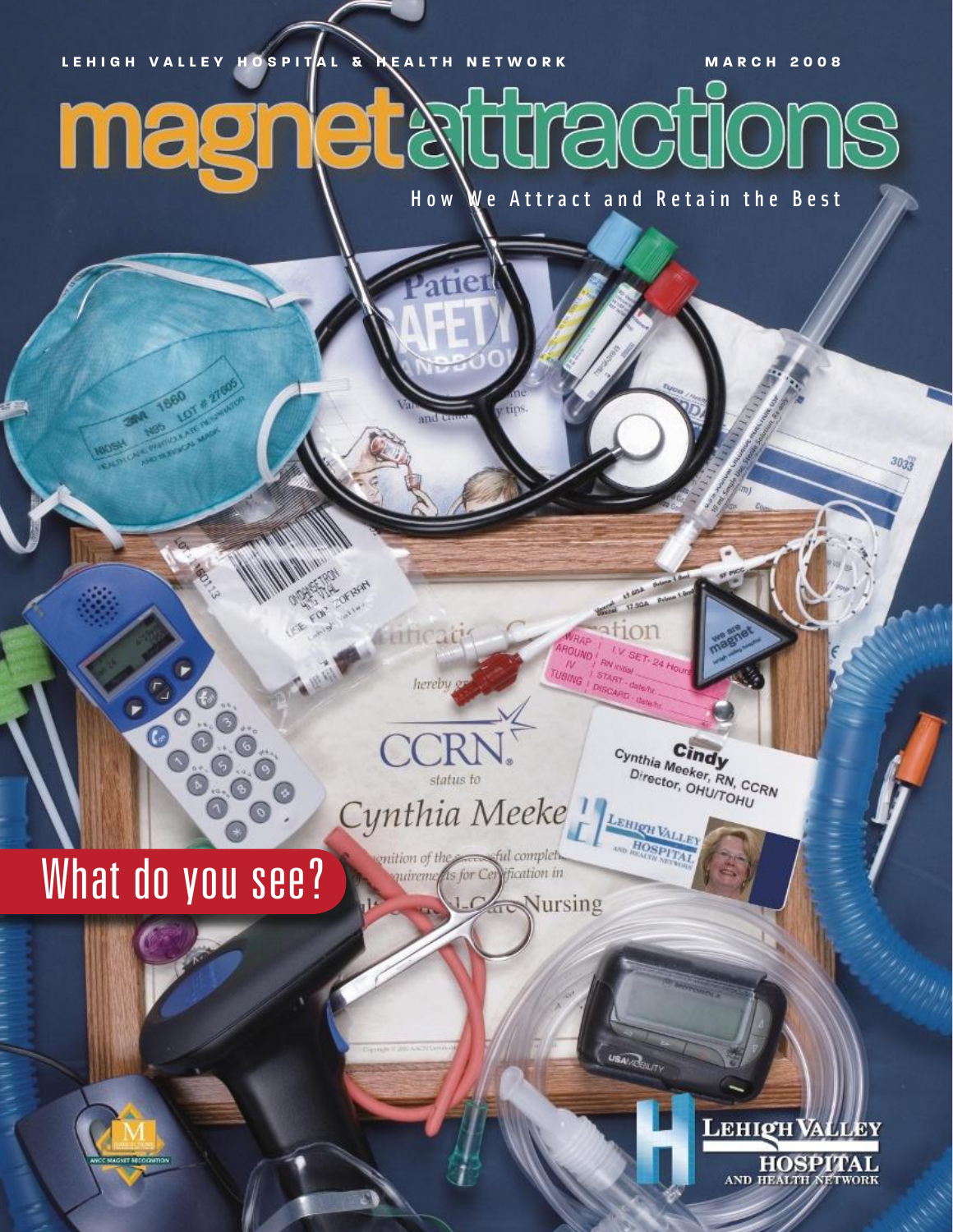

#### On the cover:

What do you see? Learn on page 3 what process improvements senior vice president of clinical services Terry Capuano, R.N., sees.

#### **inside this issue**

- **3 I See Process Improvement** Terry Capuano, R.N., shares what she sees in the cover photograph
- **4 Stand by Me** A new position helps new nurses gain confidence on the job
- **6 Moving Day** Patient receives seamless care thanks to colleagues' preparation
- **7 Magnet Care for Heart Failure** New unit is dedicated to care of heart failure patients
- **8 Speedy Rx Delivery** Nurses' research results in more efficient medication cart
- **9 A New Chapter** New grant helps L.P.N.s return to school to become R.N.s
- **10 Our Magnet Moments** Colleagues share their latest professional development achievements, including presentations in China and an IHI conference





#### **our magnet story**

Magnet hospitals are so named because of their ability to attract and retain the best professional nurses. *Magnet Attractions* profiles our story at Lehigh Valley Hospital and Health Network and shows how our clinical staff truly magnifies excellence.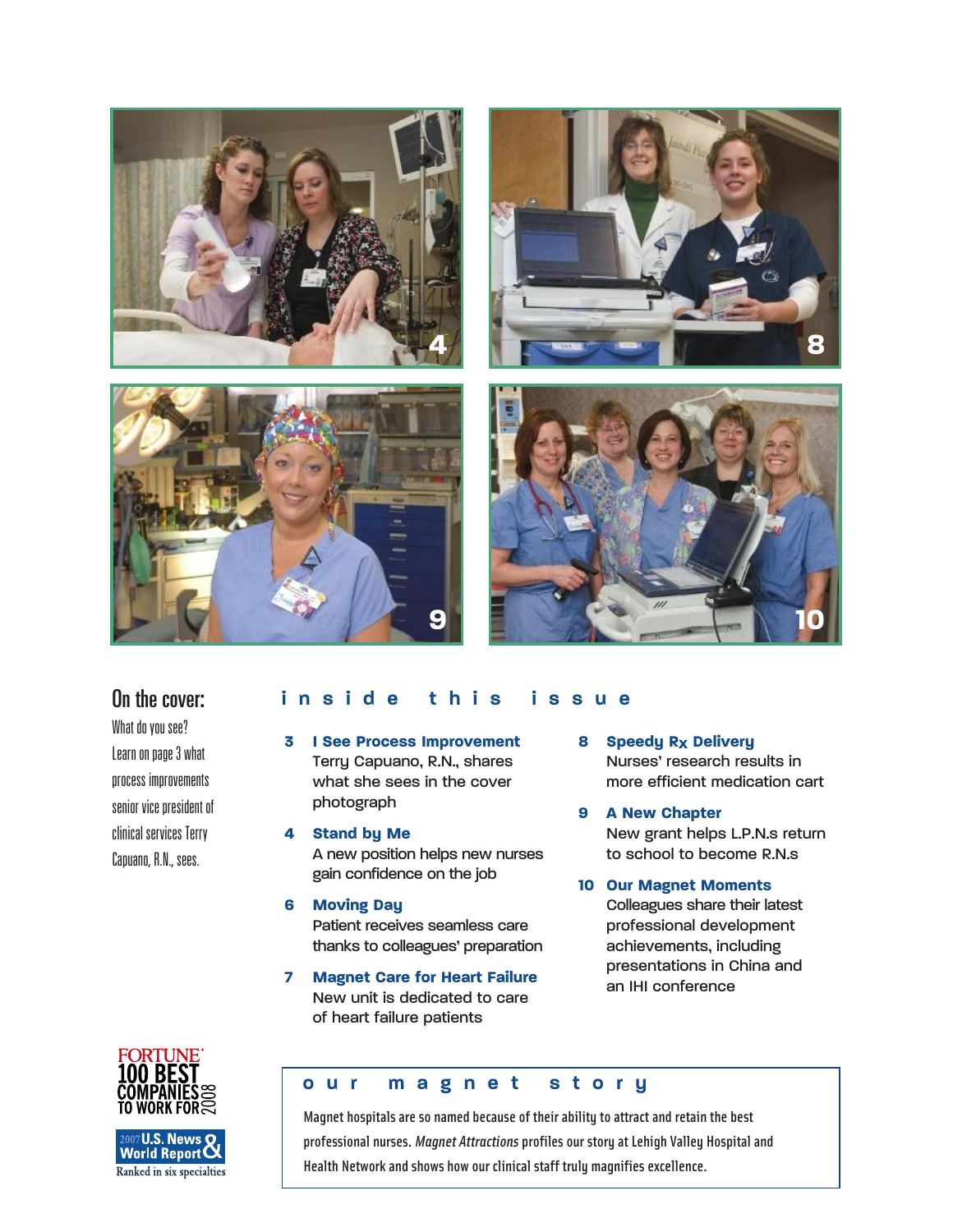## I See Process Improvement

Some of you may be familiar with the classic road trip game in which you identify what you see out the window or the books in which readers find items in intricate photographs. Take another look at the cover of this issue of *Magnet Attractions.* What do you see? Objects you use every day, right? While they appear ordinary, these items represent ways we have improved patient care through new processes and programs.

#### **Here's what I see…**

**Bar code scanner—**We now use these hospital-wide to assure safe medication delivery to our patients. They reduce medication errors and paperwork, allowing you more time with patients.

**Silver-coated catheter—**Through research your colleagues found that silvercoated catheters reduce urinary tract infections associated with catheters. We now use them exclusively.

**Identification badge—**We use them to access medication drawers at the bedside in our newer patient rooms. This new process eliminates trips to the medication room, allowing you more time at the bedside. Learn on page 8 how colleauges' research of a new medication cart also improves the delivery of medications.

**Patient safety handbook—**These books give patients tips for staying safe during their hospital stay by participating in their care, washing their hands and more. It's one way we highlight our high safety standards to patients and families and improve patient satisfaction.

**C.C.R.N. certification—**By expanding our minds, we can provide better patient care. Therefore, I applaud you for pursuing specialty certifications, attending national conferences or returning to school. Know that you have resources like grants, tuition assistance and flexible schedules to help you grow professionally.

While our hospital continues to grow, there is one constant that remains: the need to find ways to improve processes. It enhances patient satisfaction, reduces length of stay and costs and ensures our patients get the best care. Our efficiencies and attention to patient care details are what make us a Magnet hospital. So I encourage you to frequently ask: *How can we do this better*?

Perry and Capuars

*Terry A. Capuano, R.N., M.S.N., M.B.A., F.A.C.H.E., C.N.A., B.C. Senior Vice President, Clinical Services*



"Our efficiencies and attention to patient care details are what make us a Magnet hospital."

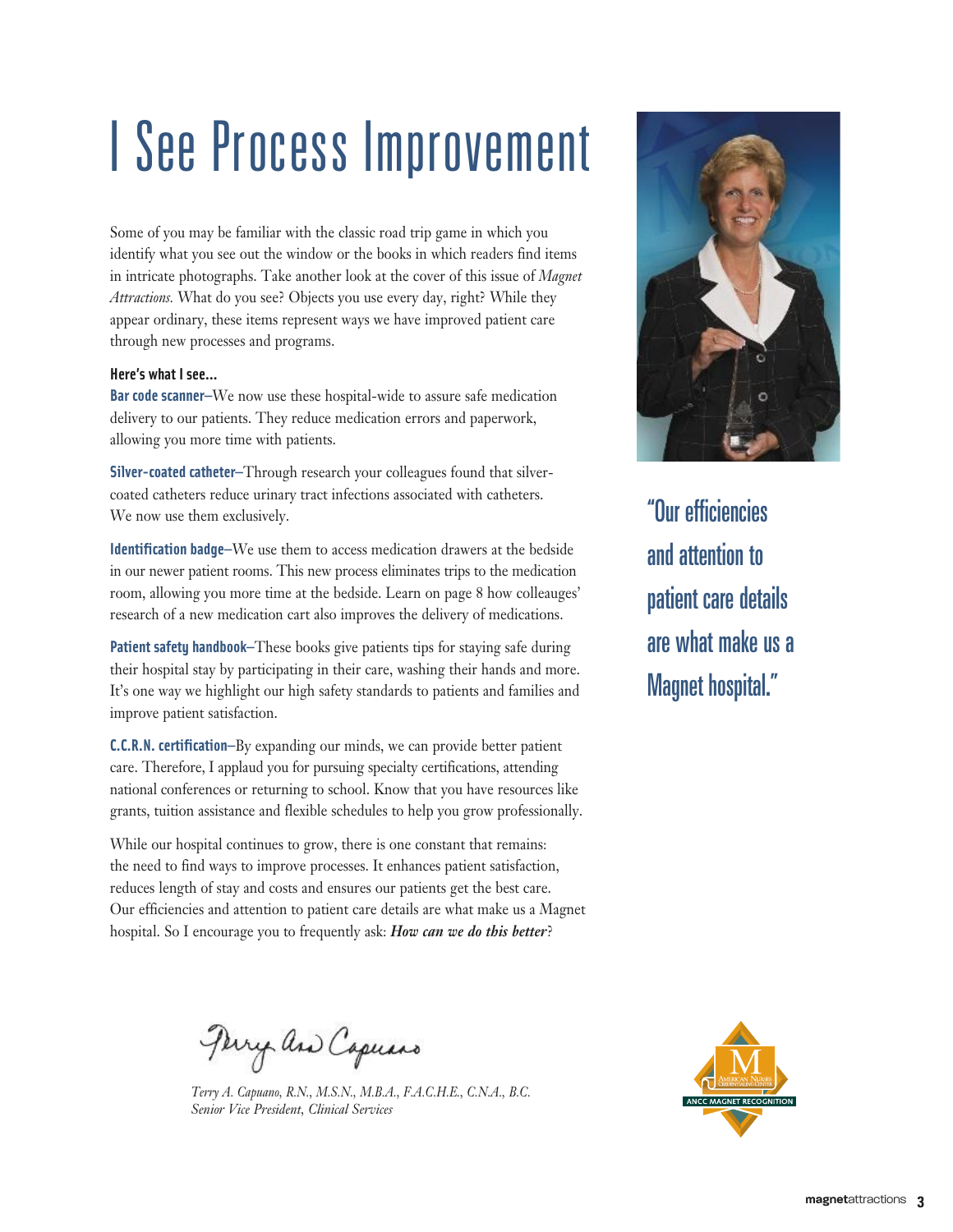

# Stand by

#### **Clinical resource specialists help new nurses gain confidence on the job**

**W**hen new night-shift nurses expressed a need for more-experienced nurses to mentor them, patient care management did something about it. "Data shows the highest attrition rate of nurses happens within the first two years," says Anne Panik, R.N., patient care services administrator. "We recognized that by having top-performing experienced nurses as resources, we could help new nurses build their confidence, feel supported and work at Lehigh Valley Hospital longer."

So a team created the ideal position from scratch—the clinical resource specialist (CRS). This is an experienced nurse who is available from 7 p.m. to 7 a.m. every night at LVH–Cedar Crest and LVH–Muhlenberg for new nurses on medical-surgical and critical care units or for experienced nurses new to the hospital who may need help with procedures and policies.

"Nurses gain confidence by doing procedures over and over again," Panik says. For example, new nurses sometimes struggle with putting in an IV. The CRS can give tips for spotting the best site and how to tap the vein to get it to come up. And although the CRS position was created to help recruit and retain new nurses, patients benefit too. "By optimally performing an IV insertion, we minimize a patient's discomfort," she says.

Here nurses share their account of how the presence of a CRS led to better care one evening in the trauma neuro intensive care unit (TNICU).

#### **Eileen Wasson, R.N., charge nurse**

*When I started my shift at 7 p.m., I knew it was going to be a busy night because we had highly acute patients. Originally, I hoped to mentor two newer nurses, but my two patients' conditions deteriorated, requiring me to spend a lot of time at their bedsides. That's when I called the CRS and alerted her that the newer TNICU nurses might need her assistance.*

#### **Heather Deutsch, R.N., new nurse**

*I recently had completed my six-month critical care orientation and started taking my own patient assignments. On this particular night, I had a patient who suffered a traumatic head injury and another injury that greatly complicated her treatment. Toward the middle of the night, the swelling in her head increased, and she started to decline. After consulting with the neurosurgeon, I put the patient under heavy sedation. I wasn't used to administering that medication. Also, I was unsure about how to transport the patient while she was connected to the monitoring equipment. It was a tricky situation, so I called the CRS on duty, Kelli Martin, R.N., and asked for help.*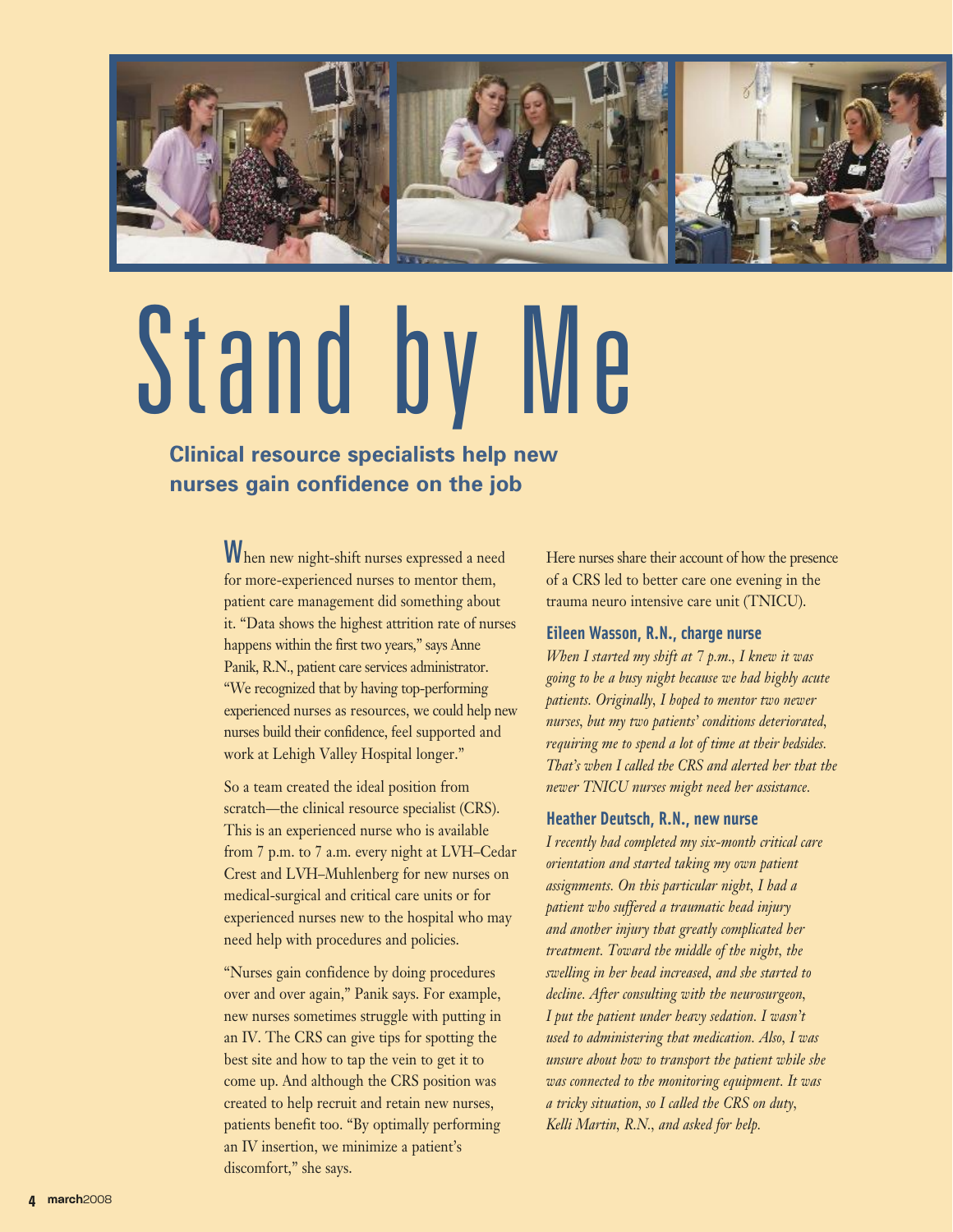

#### **Kelli Martin, R.N., clinical resource specialist**

*I always loved teaching and jumped at the opportunity to apply for the CRS position. Even at other hospitals, I had never heard of positions in which experienced nurses are solely dedicated to helping new nurses build their confidence on the job. Before becoming a CRS, I worked in the TNICU so when Heather called me that evening, I knew exactly how tenuous the situation was. I observed as Heather started the medication, showed her what equipment needed to be transported with the patient for the CT scan and escorted them to the test.*

#### **Heather Deutsch, R.N.**

*This was the first time I ever called a CRS. As a new nurse, I'm always looking for ways to boost my confidence in my* 

#### **Force: Personnel Policies and Procedues**

*Magnet Expectation:* The organization responds to ongoing challenges.

*nursing skills. With Kelli by my side I was able to concentrate on what I was doing and help ensure the best possible outcome for my patient.*

#### **Eileen Wasson, R.N.**

*Just having Kelli available really increased my comfort level that night, and I know the nurses appreciated her too. Toward the end of the shift, I wrote in an e-mail to clinical services leaders: "The clinical resource specialist positions are true gifts to this institution." And I meant every word of it.*

In this together—Clinical resource specialists like Kelli Martin, R.N. (center), are available to help newer nurses like Heather Deutsch, R.N. (right), and experienced nurses like Eileen Wasson, R.N. (left), on medical-surgical and critical care units. In photos above, Deutsch and Martin re-enact a particularly intense night involving a highly acute patient.

Kimberly Hassler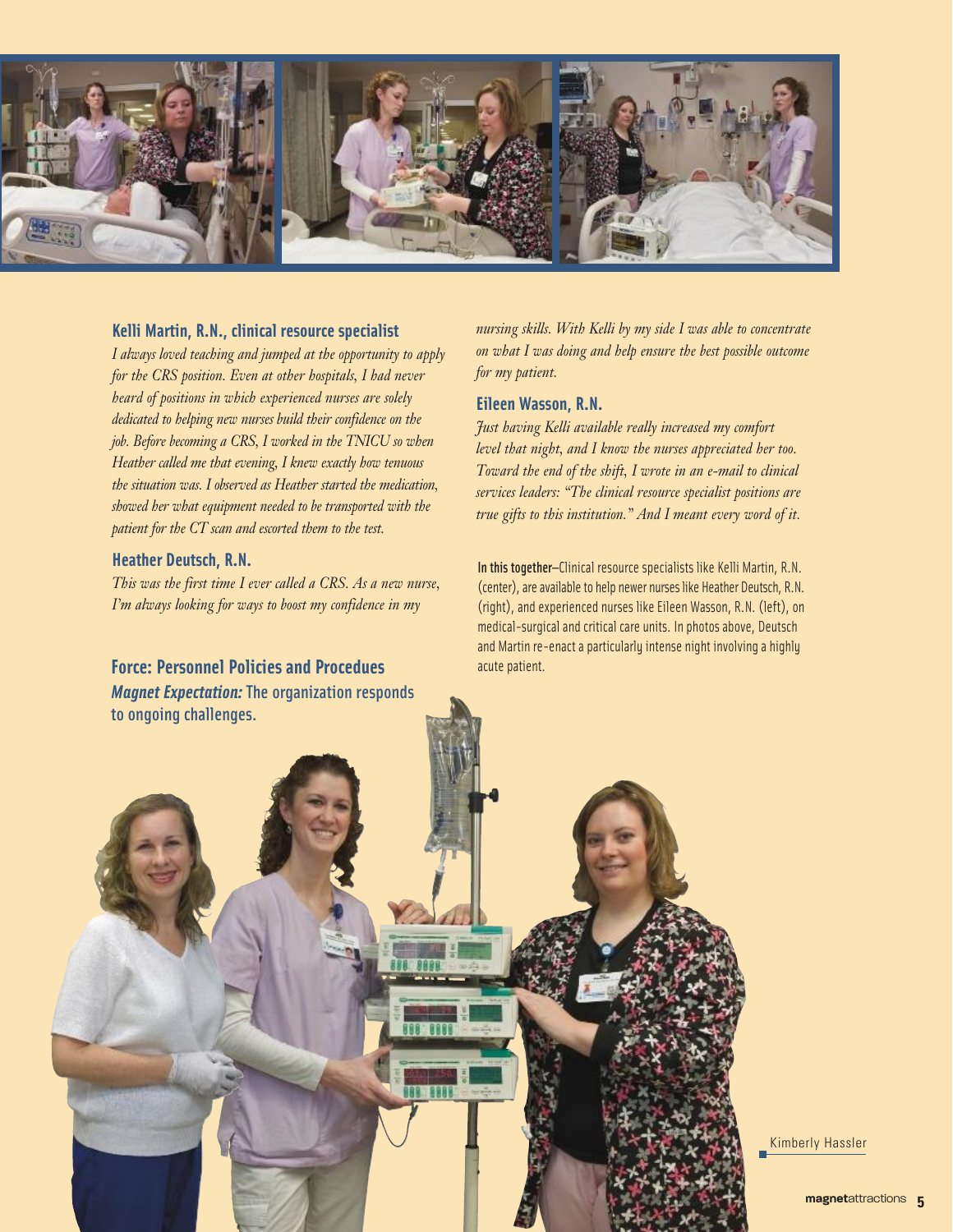#### **Preparation ensures open-heart unit colleagues give seamless care in bedside emergency**

**"L**ydia! Lydia!" Bob Verbosh, R.N., called his preceptor, Lydia Newhart, R.N., to his patient's room. An hour before, the patient had been admitted to the brand-new open-heart unit (OHU) in the Kasych Family Pavilion following open-heart surgery. Now his heart was beating erratically, and his organs weren't getting the blood they needed.

"Code blue. Code blue," the call rang. Director Cindy Meeker, R.N., dashed into the room to assist the team and shocked the patient's heart with a defibrillator. Although she got a pulse, the patient had no blood pressure. "We suspected there was bleeding in the heart," she says.

The patient's surgeon, Ray Singer, M.D., was paged immediately. With assistance from the care team at the bedside, Singer reopened the patient's chest. They discovered that a stent in a coronary artery that had not been operated on had clotted. The patient was rushed back to the operating room where an additional bypass was performed.

"It's amazing to think it was the first day on our new unit," Meeker says. "We cared for this patient seamlessly." Bedside procedures like this are fairly uncommon on the unit (approximately one every three months). Today the patient is home and doing well, and the OHU staff is feeling at home on the second floor of the Kasych Pavilion.



Be prepared—Open-heart colleagues (from left) including physician assistant Marvin Moaquin, Lisa Forstburg, R.N., Raymond Singer, M.D., Cindy Meeker, R.N., Tina Kerchner, R.N., Bob Verbosh, R.N. and Lydia Newhart, R.N., provided consistent care to their patients before, during and after their move to the Kasych Pavilion.

**Force: Quality of Care** *Magnet Expectation:* The allocation of human and material resources has improved the quality of patient care.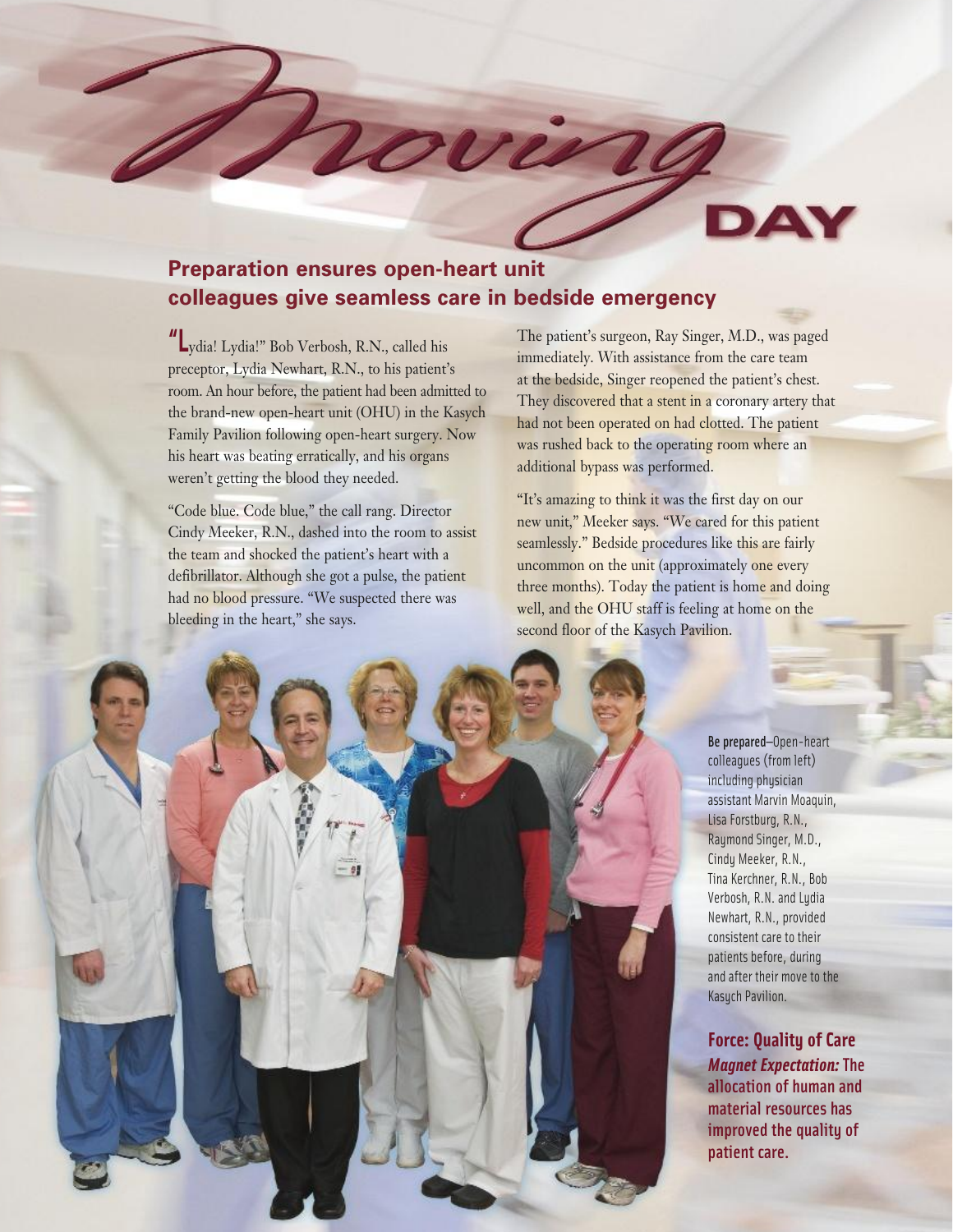Meeker credits a year of planning for the team's seamless transition. In addition to monthly meetings with the Cedar Crest Readiness Operations Council (CC-ROC), directors, patient care coordinators and administrators met biweekly to discuss process changes, including standardizing forms, having medications at the bedside and utilizing the Rapid Response Team. "Staff offered their suggestions too," Meeker says.

"It's always remarkable to see our team at work," Singer says. "The team moved as quickly and efficiently as always. It was as if they'd been in the new unit for years."

Kimberly Hassler

#### **Lessons Learned**

The open-heart unit's (OHU) home in the Kasych Family Pavilion is temporary until its unit in the Anderson Pavilion is renovated. (Then the Kasych unit will become a critical care unit.) "We're currently working in a space designed for any critical care patient, versus solely open-heart surgery patients," says OHU director Cindy Meeker, R.N. "This experience helped us realize which design features we would like to include in our new unit, creating a better environment for open-heart surgery caregivers and patients."

#### Here are some examples:

- More closet space—Critical care patients don't plan to come to the hospital, but some heart patients have elective procedures. "Our patients bring personal belongings, so we need space for them," Meeker says.
- Placement of monitors—In the critical care unit, monitors are placed to the left of patients, but it's better for monitors to be placed to the right of heart patients. "Most lines going into a patient are on the right side. Having monitors on the right side ensures the lines are not lying across the patient or getting tangled," Meeker says.
- More countertops—"When a patient comes from the operating room, we have a work kit of tubes, syringes, dressings and other items we need available at the bedside," Meeker says. "More countertop space gives us more room for these items."



#### **Magnet Care for Heart Failure**

Heart failure is a growing epidemic in our nation. In fact, between 2003 and 2005 the number of patients we treated for heart failure increased 17 percent. Congestive heart failure is the most common reason for hospitalization among people on Medicare. For these reasons we designated 12 beds on the progressive coronary care unit (PCCU) for the treatment of heart failure patients.

Prior to the unit's opening on the third floor of the Jaindl Family Pavilion, there had not been a single unit dedicated to the care of heart failure patients. "Now patients receive consistent care in one location from nurses (like Dawn Smith, R.N., right) and physicians who specialize in treating the disease," says patient care coordinator Donna Petruccelli, C.R.N.P. (left).

Patients benefit from daily collaborative rounds during which the entire care team meets with patients and their families to discuss their progress. "We also educate patients about what they need to do when they go home and coordinate follow-up care," Petruccelli says. "We're confident the specialized care we provide through evidence-based guidelines will lead to better outcomes for our patients and their families."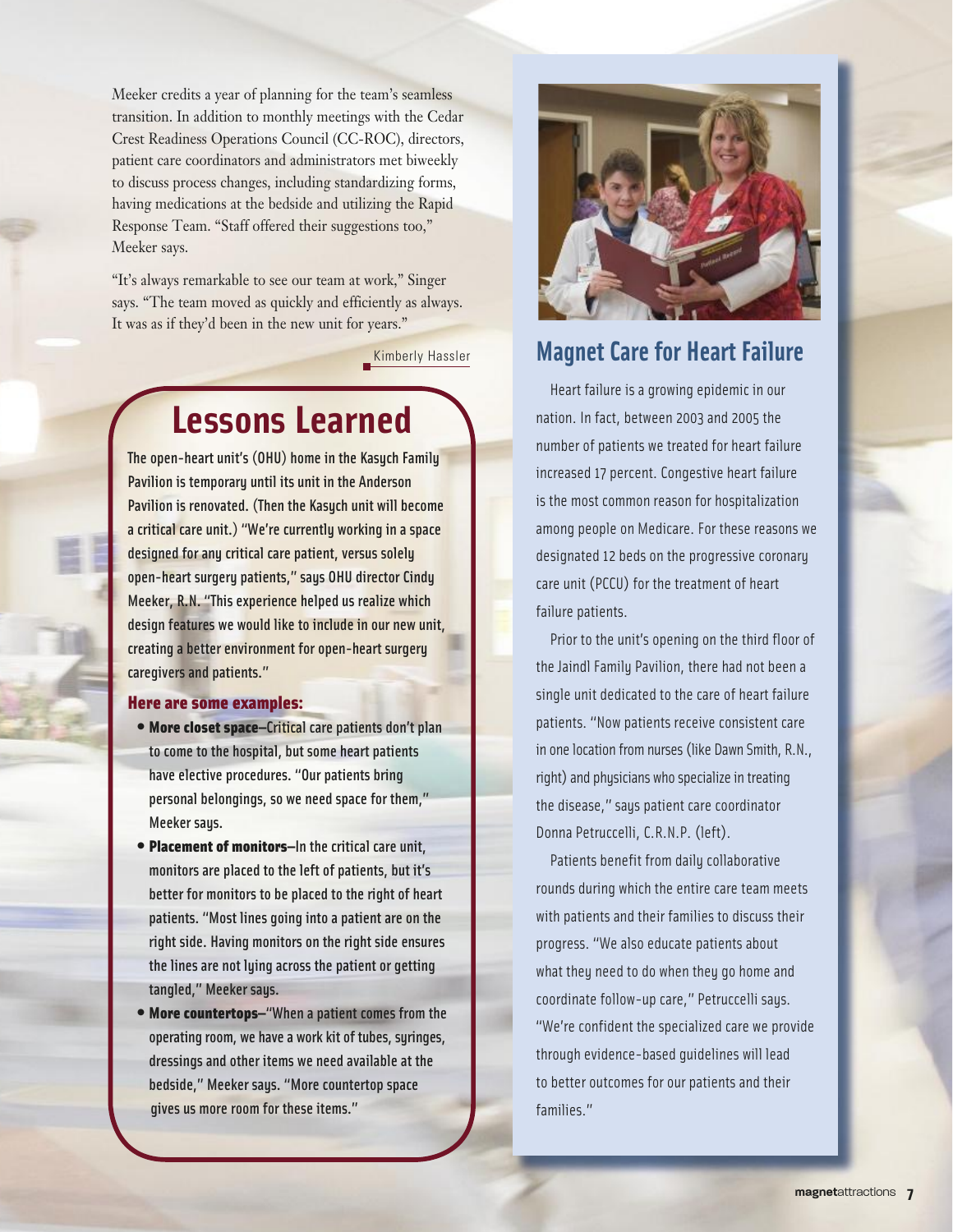## *SPEEDY Rx Delivery*

#### **Nurses research a more efficient way to administer medication**

*Prepare a patient's medication in the medication room. Deliver it using a one-drawer mobile cart and administer. Return to the medication room to prepare for the next patient.*

**T**his should sound familiar if you have ever worked on a unit without medication drawers in patient rooms. Marjorie Lavin, R.N., a nursing informatics systems specialist, wondered if there was a better way.

"I led a team of nurses, pharmacists and information services colleagues to study how workflow improves when nurses deliver medication using carts with eight drawers instead of one," says Lavin.

Here's how a simple question resulted in a more efficient process for nurses to administer medications:

**Background:** TheRubbermaid company awarded us a \$3,000 grant and two eight-drawer medication carts to support the research.

**Research question:** Will the use of eight-drawer mobile medication carts improve workflow?



#### Trips to the Medication Room  $(p = 0.021)$



**Time saver–**Majorie Lavi, R.N. (left), found that nurses like Heather Lutsey, R.N., spend less time searching and more time caring when they use eight-drawer medication carts.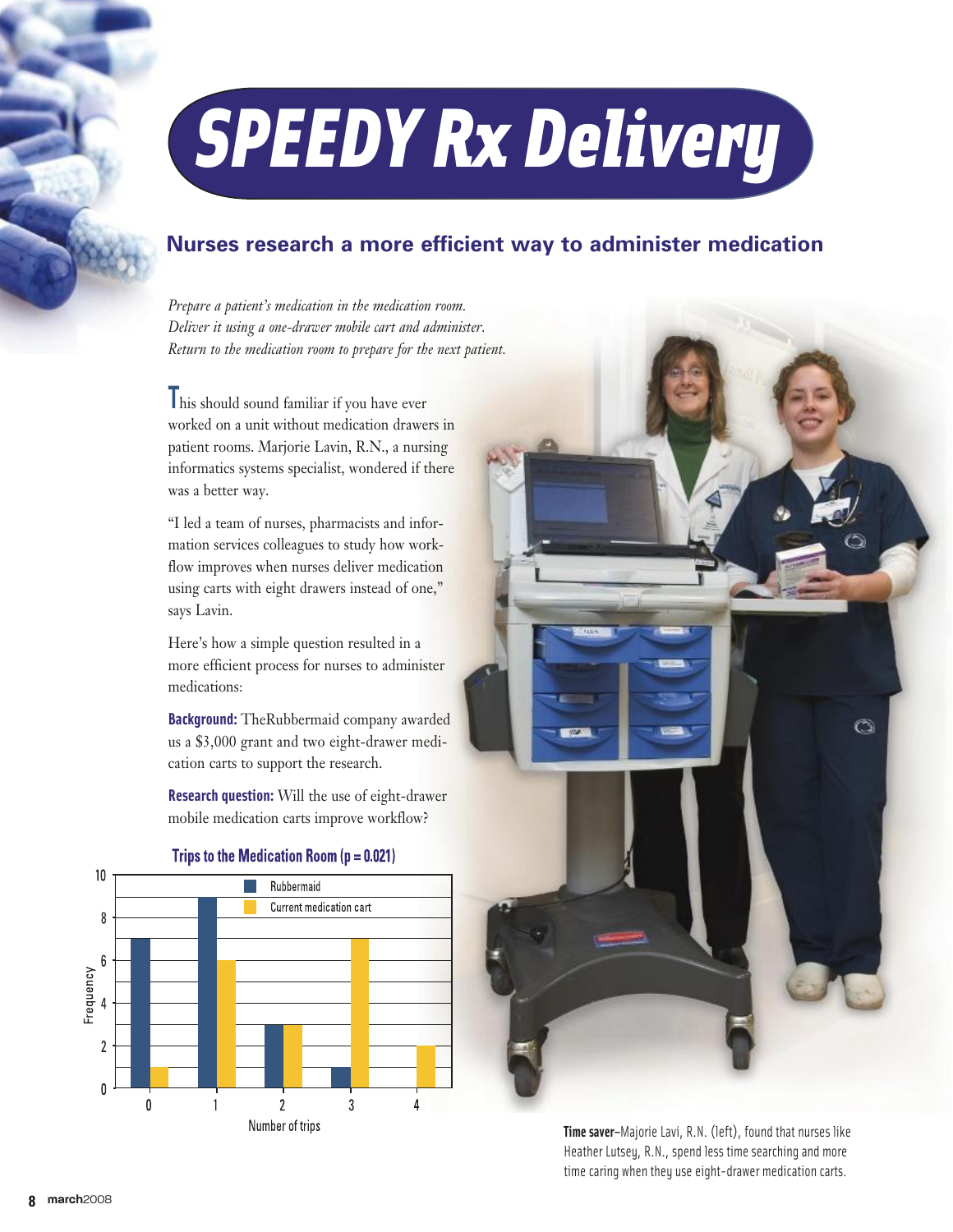**Population studied:** During the first phase, float pool, progressive coronary care unit and transitional open-heart unit (TOHU) nurses answered questions about the use of one-drawer carts. They commented on design, safety, function, efficiency and the impact on patient care. Observational research was conducted with TOHU nurses during phase two.

**Study design:** On 39 occasions, nurses were observed delivering medications using a onedrawer cart and others using the new eight-drawer cart. Researchers recorded the number of times nurses returned to the medication room for additional medications or supplies following their initial medication administration.

**Principal findings:** Nurses using the eight-drawer cart required fewer trips to the medication room because they had more space to store medications and supplies. "It completely changed their process, allowing them to spend more time with patients," Lavin says.

**Application to practice:** Money is budgeted in fiscal year 2009 to purchase 42 new carts for eight medicalsurgical units at LVH–Cedar Crest. Nurses' input during the study helped determine the cart model that will be purchased. The carts are lightweight and compact. The location of the computer monitor and keyboard is more comfortable for nurses to use and provides additional work space.

**Sharing our findings:** A poster presentation about the study was featured at Kutztown University's Annual Research Night and at the Eastern Nursing Research Society Annual Conference in Providence, R.I. An article about the study was published in the November 2007 edition of *Nursing Management*.

Rick Martuscelli

#### **Force: Quality of Care** *Magnet Expectation:* Resources are available to nursing staff to support participation in nursing research.



### A New Chapter

#### **Like Faith Lauer, you can go from L.P.N. to R.N. with a new grant**

Faith Lauer (left) first fell in love with nursing as a teenager while she was a candy-striper. She enjoyed being in the hospital so much that she became a nurse's aide and then an L.P.N. in 1986. She now works as an anesthesiologist technician at LVH–17th and Chew.

She put her dream of becoming an R.N. on hold to have a family. Then an e-mail inspired her to open a new door in her career. The e-mail shared details about a new L.P.N. to-R.N. grant program for LVHHN employees. "It was an opportunity I couldn't pass up," says Lauer, one of six students to be accepted into the program. "My administrator, Fred Ackler, supports me 100 percent, and my nursing colleagues have encouraged me to follow my goals."

The program covers tuition costs for Lehigh Carbon Community College's R.N. program including nursing and pre-nursing classes. Once students are accepted, they must maintain a C average or a 2.0 grade point average, perform a paid internship of 12-26 weeks and work full time at the hospital for one year after completing the program.

Lauer, 42, began her first class this spring. "The demands of maintaining a household, working full time and attending school are tough," she says. But she's embracing the challenge. After completing the two-year program she will have an associates degree in nursing. She plans to continue working in the operating room in an R.N. role.

"This is another program that helps nurses advance in their personal careers and helps fill R.N. positions," says Valerie Kocher (right), a nursing liaison who oversees nursing scholarship programs. "By investing in our employees we're strengthening the care we offer our community."

*To learn more about the L.P.N.-to-R.N. program, contact Valerie Kocher at 610-402-1724.* 

Cory Marie Prohaska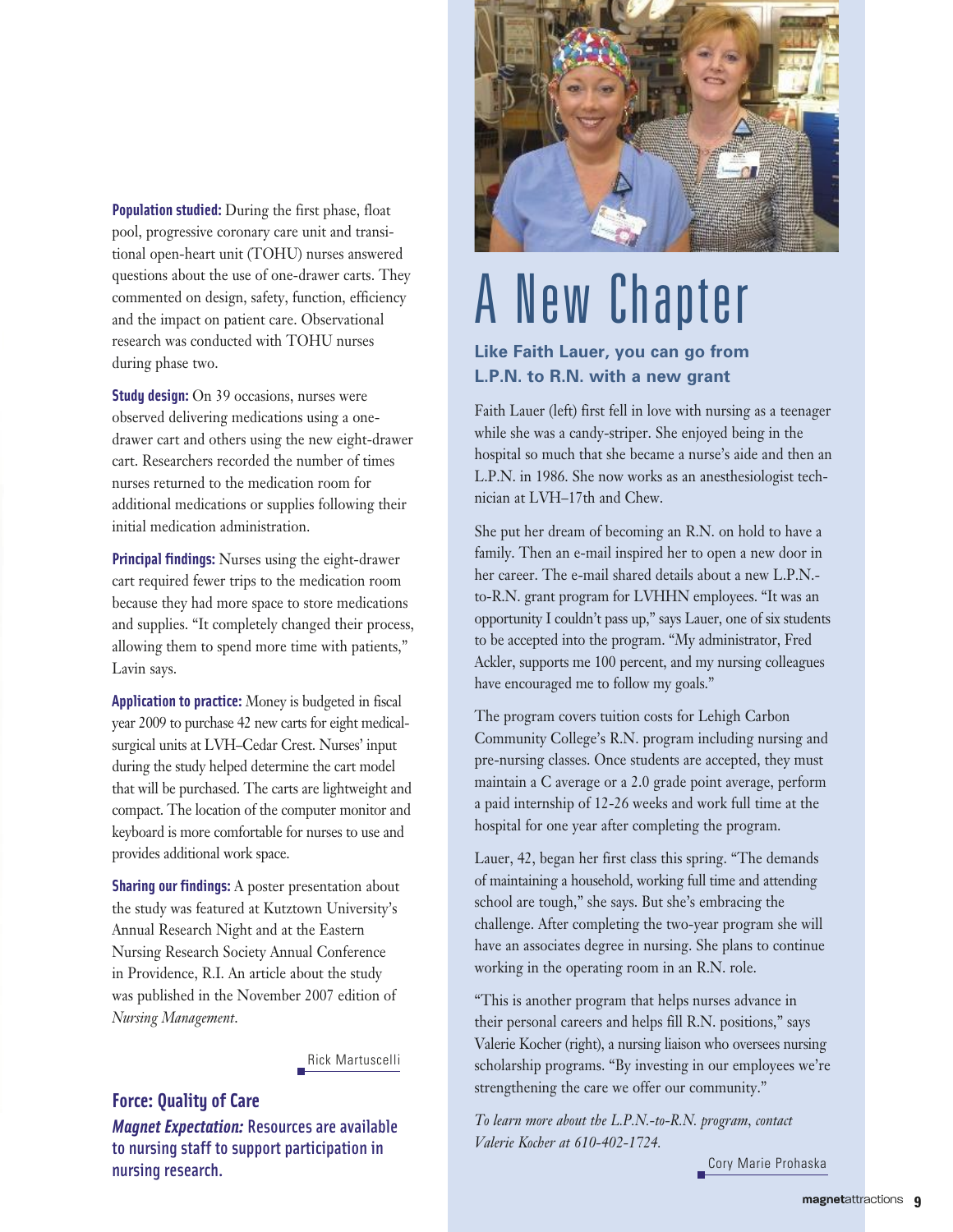## Our Magnet Moments

#### **sharing our knowledge**

#### **PRESENTATIONS**

**Nursing Management Congress Chicago, Ill., September 2007**

**Bill Leiner,** R.N.C., M.S. Puff Free–the Process Journey to a Smoke-Free Crisis Stabilization Model (poster)

**Marie Gutekunst**, B.S.N., R.N., P.C.C.N. Rounding It All Up for Patient Safety (poster)

**Marie Gutekunst**, B.S.N., R.N., P.C.C.N., and **Tami Meltsch**, B.S.N., R.N., P.C.C.N. EZ Pass to Hospital Admission (poster)

**National Association of Neonatal Nurses 23rd Annual Conference. A Passion for Excellence: Creating Brighter Futures for Babies San Diego, Calif., September 2007**

**Chérie Raub**, M.S.N., R.N., C.C.R.N. Cold Stress Cascade: A Successful Teaching Strategy for Multidisciplinary Neonatal Care Providers (poster)

**Lynda Thom-Weiss**, B.S.N., R.N.C., **Tanya Frailey**, B.S.N., R.N., **Susan Bomboy**, R.N.C., **Carol Brensinger**, R.N.C., and **Jan Larson**, B.S.N., R.N. Advancing Excellence Through Professional Organizational

Leadership—Forming a Local Chapter of NANN (poster)

#### **Emergency Nurses Association Annual Meeting Salt Lake City, Utah, September 2007**

**Michele Ortiz**, B.S.N., R.N., and **Charlotte Buckenmyer**, M.S., R.N., C.E.N. An Ounce of Prevention: A Nurse-Driven ED Community Outreach Program (poster)

**Julie Fulcher**, R.N. Oral Rehydration Protocol (oral)

#### **Academy of Medical-Surgical Nurses 16th Annual Convention**

**Las Vegas, Nev., October 2007**

**Kimberly Korner**, R.N., M.B.A., C.P.U.M., C.N.A., B.C. Blueprint for Excellence: Innovative Planning for a New Medical-Surgical Unit (poster)

**Kimberly Santee**, R.N., and **Susan Zorn**, R.N. Enhancing Communication Across the Care Continuum: Nurse-Driven Electronic Documentation (poster)

**Beth Kessler**, R.N., and **Megan Snyder**, B.S.N., R.N.C. Rounding It All Up for Patient Satisfaction and Safety (oral)

**American Psychiatric Nurses Association Annual Conference Orlando, Fla., October 2007**

**Mary Ellen O'Connell**, R.N., B.S.N., **Nicole Urban Miller**, R.N., and **Jane Halpin**, R.N.C. Moving Lives Forward With Dignity, Empathy and Skill: A Staff-Driven Service Excellence Initiative (poster)

#### **Magnet Recognition Program Annual Magnet Conference Atlanta, Ga., October 2007**

**Terry Capuano**, M.B.A., M.S.N., R.N., C.N.A., B.C., F.A.C.H.E., **Molly Sebastian**, M.S.N., R.N., C.N.A.A., B.C., and **Kim Hitchings**, M.S.N., R.N., C.N.A.A., B.C.

Valuing and Inspiring Professional Growth and Development Through Presentations and Publications (poster presentation) and The Desired Future of Nursing Doesn't Just Happen— Engaged Nurses Create It (oral)

**Terry Capuano**, M.B.A., M.S.N., R.N., C.N.A., B.C., F.A.C.H.E., **Molly Sebastian**, M.S.N., R.N., C.N.A.A., B.C., and **Virginia Geist**, R.N. AARP Wants You and So Do We: Retaining Mature Nurses in Direct Care (oral)

**Holly Tavianini**, B.S.H.S.A., R.N., C.N.R.N. Educating Direct Care Nurses in Using Quality Indicators to Implement Bedside Practice Improvements: One Magnet Hospital's Innovative Approach (oral)

#### **National Association for Home Care and Hospice 26th Annual Meeting Denver, Colo., October 2007**

**Charlene Bergstresser**, B.S.N., R.N., B.C., and **Vickie Cunningham**, B.S.N., R.N., B.C. Clinical Recruitment and Retention: Changing Organizational Culture (oral)

**OR Manager Conference San Diego, Calif., October 2007 Tammy Straub**, R.N., M.S.N., C.N.O.R., and **Jodi Koch**, R.N., C.P.A.N. Multidisciplinary Approach to Reduce OR Holds (oral)

#### **PUBLICATIONS**

#### **Pennsylvania Nurse September 2007 Donna Petruccelli**, M.S.N., R.N., C.R.N.P., C.N.S. Heart Failure Disease Management: The Evolving Role of the Advanced Practice Nurse

#### **APPOINTMENTS**

**Hope Johnson**, M.S.N., R.N., C.N.O.R. Member of the Board for National Council Licensure Examination-Registered Nurse Item Development and Review

#### **AWARDS**

#### **LVHHN Respiratory Care Specialists** and **Cathy Odom**, M.S.

Coalition for a Smoke-Free Lehigh Valley's Pam Laffin Award, given to those who demonstrate leadership in smoking cessation services with their patients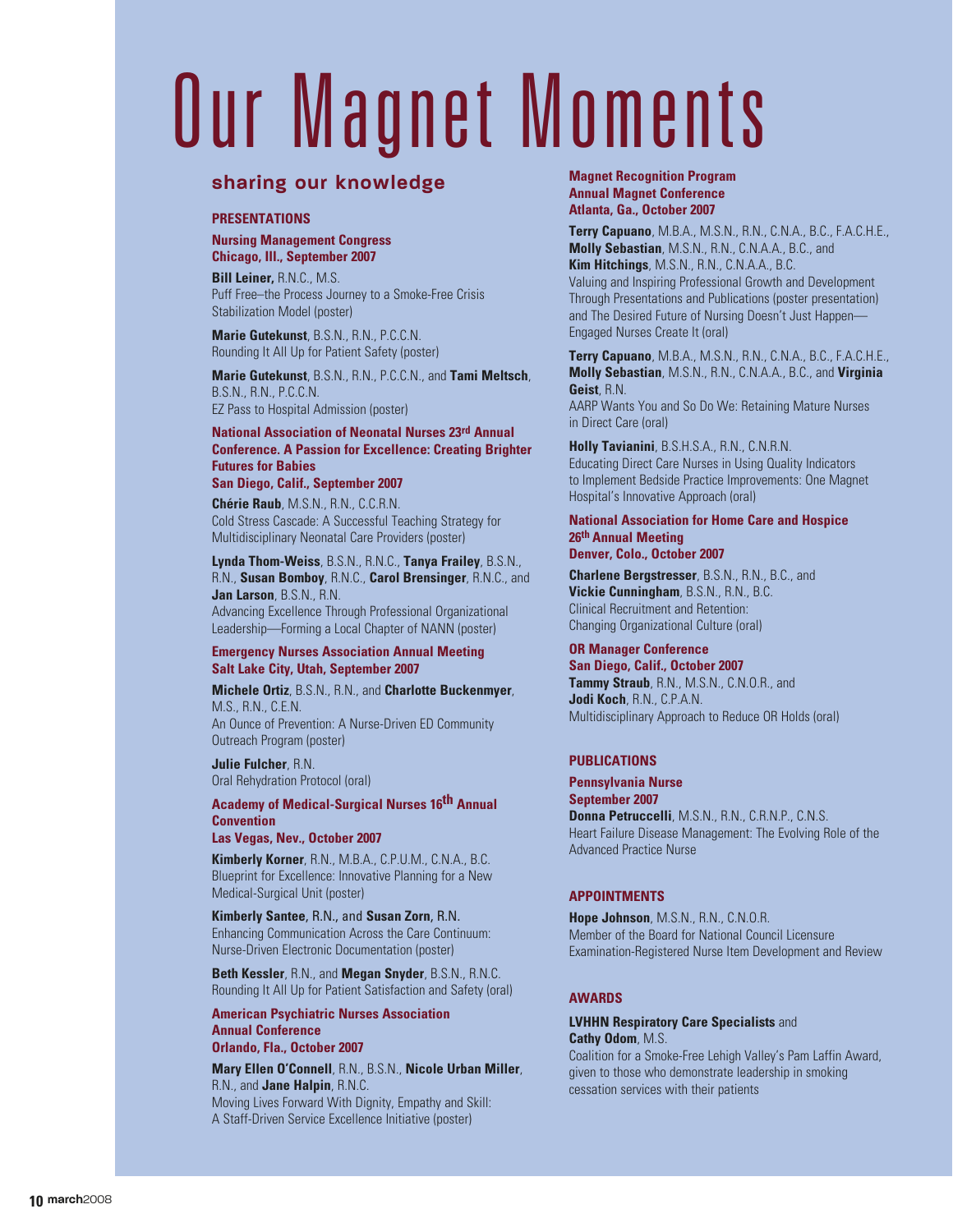# 位培训班暨国家队教练员美国专家体能

Photo courtesy of National Strength and Conditioning Association

### Standing Ovation Open Invitation

John Graham (far right), director of community and corporate fitness for Lehigh Valley Hospital and Health Network, recently spoke to elite coaches and leaders of the Chinese national sports teams. His presentation at the National Strength and Conditioning Association conference in Beijing, China, was so well-received he was invited to present again next year to the China Administration of Sport in China. Graham's knowledge and experience on the topic "Preparing for Athletic Competition and Core Training for Athletes" helped him relate on a meaningful coach-to-coach level. Using his sense of humor and showing off his knack for learning languages, Graham endeared himself to the audience—92 percent of which rated him an excellent presenter.

#### **YOU ARE INVITED TO ATTEND**

#### **Disclosure: Is It Worth the Risk?**

#### **Friday, April 25, 7 a.m. – noon Lehigh Valley Hospital–Cedar Crest, Auditorium**

This half-day seminar will cover disclosure —the emotional aspects, legal barriers and implications, and most importantly, the power of apology.

\$75 Registration fee

*For registration details, contact the division of education at 610-969-2277.* 

#### **We Need Your Voice**

Nurses, please take five minutes to fill out an online survey to improve nursing retention. You'll receive an e-mail in mid-March with more details. The survey will be conducted on the intranet, March 17-31. The survey will be anonymous and your answers confidential.

#### **Improving Labor and Delivery Outcomes**



Fran Miranda, R.N. (second from right), had positive labor and delivery outcomes to report at the Institute for Healthcare Improvements (IHI) annual conference held in Orlando, Fla., in December. She and her colleagues (from left) Deb Golden, R.N.C., Deb Belles, R.N.C., Michele Brown, R.N.C., and Lynn Grischott, R.N., are participating in IHI's IMPACT Learning and Innovation Community on Improving Perinatal Care project. Their focus: improve the safety, effectiveness and reliability of care, make communication patient centered, and develop a timely and efficient handoff system. Miranda shared the excellent results they have achieved regarding elective inductions after 39 weeks gestation, better documentation of care and decreased birth trauma rates. Miranda also presented their data at another IHI conference in January.